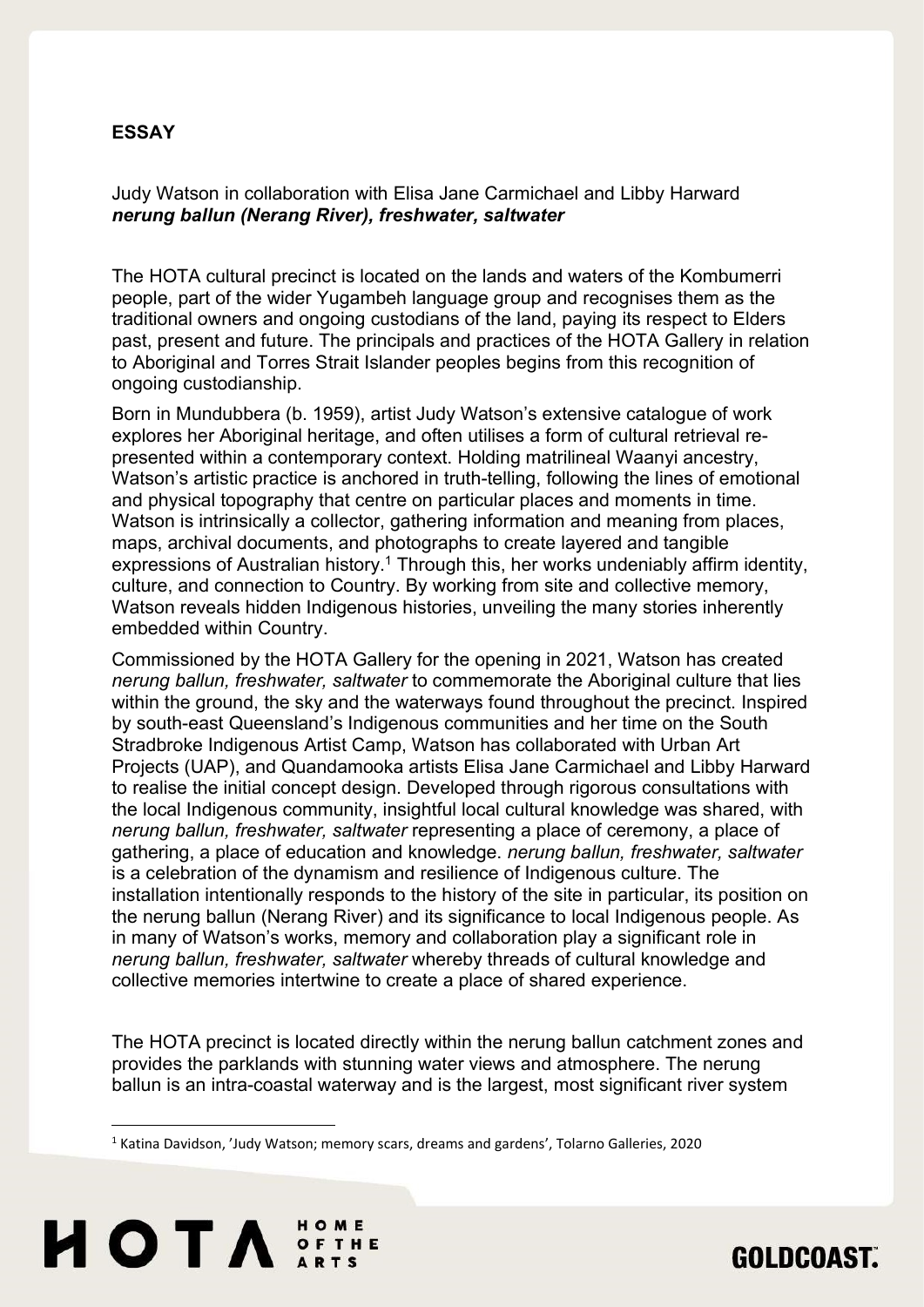on the Gold Coast<sup>2</sup>. For the Indigenous people of south east Queensland, the waterway encompasses vital cultural knowledges, oral histories and stories that connect Freshwater people with Saltwater people throughout the Gold Coast hinterland and coastal regions. Oral histories of the areas surrounding HOTA highlight that the site was an established meeting place for Aboriginal clans visiting from as far away as Grafton and Maryborough. To honour the immense social and cultural history of the Indigenous people that have occupied the waterways since time immemorial, Watson collaborated with Michael Aird, Aboriginal photographer and anthropologist, to source original mappings of the nerung ballun. Using the maps as a blueprint, the artwork features a pathway that forms a topographical map depicting the nerung ballun prior to European settlement.



Installation view of nerung ballun (Nerang River), freshwater, saltwater 2021, image Rachel See

As an extension of the Gold Coast, the remote beaches of South Stradbroke Island are a place of spectacular scenery, abundant in history and culture. Prior to 1894, North and South Stradbroke was one large sand island, populated by a number of Indigenous clan groups and like the Gold Coast mainland, was a seasonal visiting and feasting place.<sup>3</sup> However, the Island became divided with the breakthrough of the ocean in the mid-1880s and now respectively are known as North Minjerribah and South Stradbroke. The Aboriginal people in the region, particularly those with connections to the original island and the Mulgumpin, or Moreton Bay region (the Kombumerri and Quandamooka peoples) identify significant cultural relations with South Stradbroke Island.<sup>4</sup> In particular, a place referred to as 'the Bedrooms' preserves an Aboriginal shell midden. Middens are the remains of meals of shellfish,

<sup>2</sup> City of Gold Coast, 'Health Study of Nerang River lakes and canals', 2017, https://gchaveyoursay.com.au/nerangriver#:~:text=Why%20is%20a%20healthy%20Nerang,also%20have%20i mportant%20cultural%20significance.

<sup>&</sup>lt;sup>4</sup> Tenefranci, Roselle, and Mengel, Paige, 'South Stradbroke Heritage and Recreation, 2017, https://boatgoldcoast.com.au/south-stradbroke-heritage-and-recreation/





<sup>&</sup>lt;sup>3</sup> Author? North Stradbroke Island, 'Island History', https://stradbrokeisland.com/about-stradbroke/islandhistory/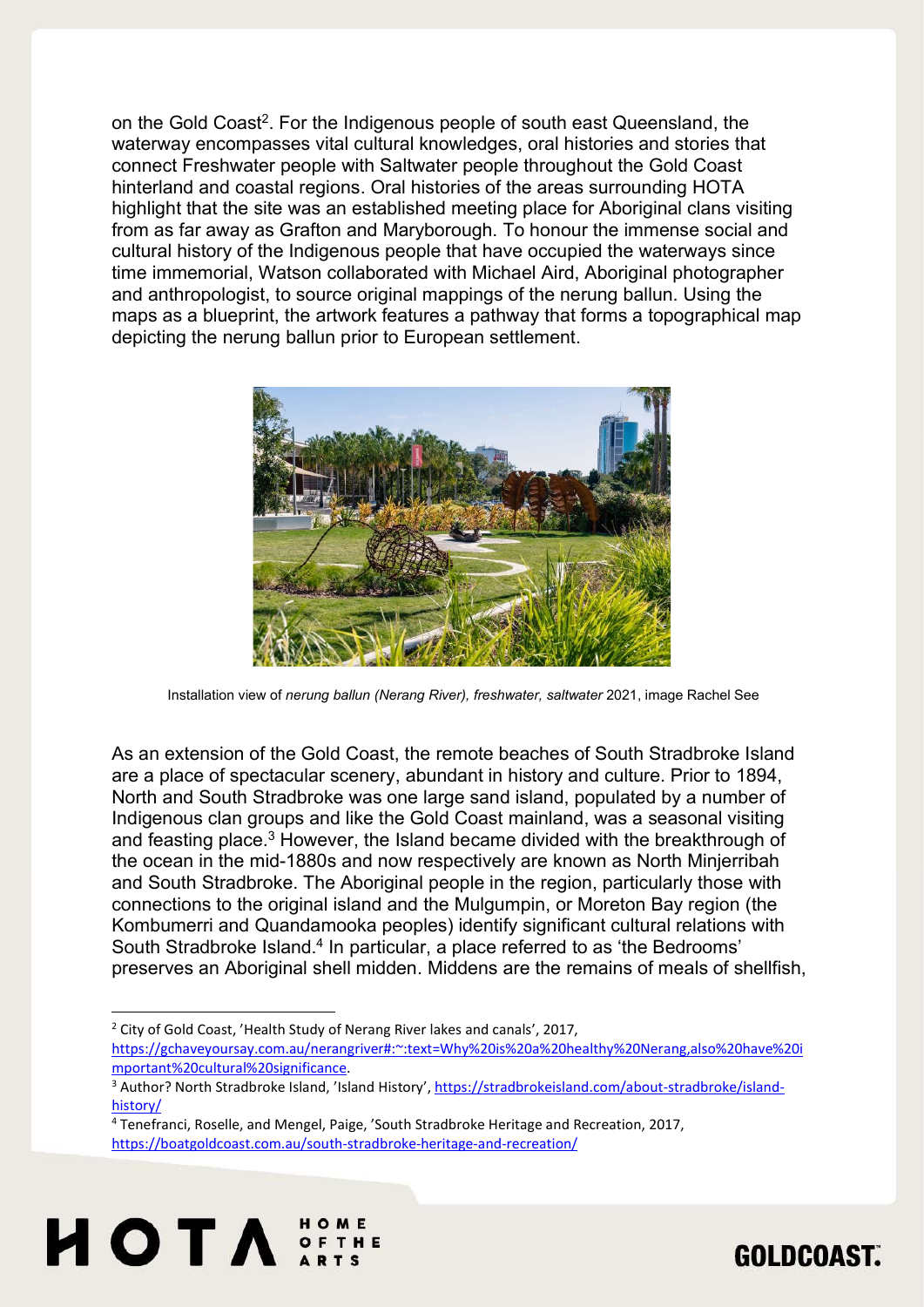such as oysters, that were consumed and discarded, forming mounds of shell deposits sourced from the sea and waterways. Within nerung ballun, freshwater, saltwater, Watson has embedded the representation of the nerung ballun pathway with oyster, eugarie and mussel shells. These shells have been scattered around the mapped sand banks to mimic this cultural practice to reflect the ancient sites of Aboriginal camping grounds found within the Gold Coast region. Incorporated with the discarded shellfish are flecks of multicoloured jasper stones, a river stone found within the region and used for stone tools. The jasper stones found throughout the river pathway were labouringly collected, then generously donated and dispersed across the concrete by Aboriginal artefact maker, Rick Roser.

Alongside the pathway, a piccabeen basket and a dilly bag sculpture have been incorporated in collaboration and consultation with Carmichael and Harward. Woven bags and baskets are significant forms of cultural knowledge and identity that reflect deep connections between people and specific places. The basket and bag were originally made on the 2017 South Stradbroke Indigenous Artist Camp (Cross Currents: From Island to Mainland) – a five-day placement where emerging and established local Indigenous artists worked alongside leading artists to create sitespecific works responding to the unique Saltwater Country of South Stradbroke Island.<sup>5</sup> The Camp is a significant creative and cultural milestone for every artist that attends, while simultaneously boosting the visibility of Indigenous presence and artmaking in the city.

During this iteration of the South Stradbroke Indigenous Artist Camp, Watson was nominated as a lead artist and worked to support artists to create ephemeral, sculptural works. The 2017 Artist Camp was a major catalyst for many of the elements featured throughout nerung ballun, freshwater, saltwater and highlights the dynamic and living aspects of Indigenous cultural knowledge transmissions. The knowledge associated with the piccabeen basket was passed down by Roser, another lead artist working alongside Watson on the Artist Camp. Roser taught Harward how to manipulate the Bangalow Palm fronds to create the original vessel used to carry items such as ochre and water.

Through methods of twining, knotting, looping and string making, Carmichael's original dilly bag is woven from the corky vine – an invasive weed, repurposed and reclaimed by Quandamooka hands. Her practice honours her Saltwater heritage, working from materials collected from Country and embraces traditional techniques that have been passed down through her long line of ancestors.<sup>6</sup> For Carmichael, weaving is anchored in her culture and family who are equally passionate about the revival and regeneration of traditional weaving practices. Once ephemeral works, the upscaled cast bronze piccabeen and the large hand twisted dilly bag represent eternal standing presences for the people who were and are still here, forever carrying the stories and histories of their original makers.

<sup>5</sup> Gold Coast Indigenous Artist Camp South Stradbroke Island, "Cross-Currents; from island to mainland", 2017 https://www.goldcoast.qld.gov.au/documents/bf/south-stradbroke-indigenous-artist-camp-2017.pdf

<sup>&</sup>lt;sup>6</sup> Elisa jane Carmichael, 'How is Weaving Past, Present, Futures?', Masters of Fine Art Thesis Creative Industries Faculty, Queensland University of Technology, 2017, pp. 1-62.



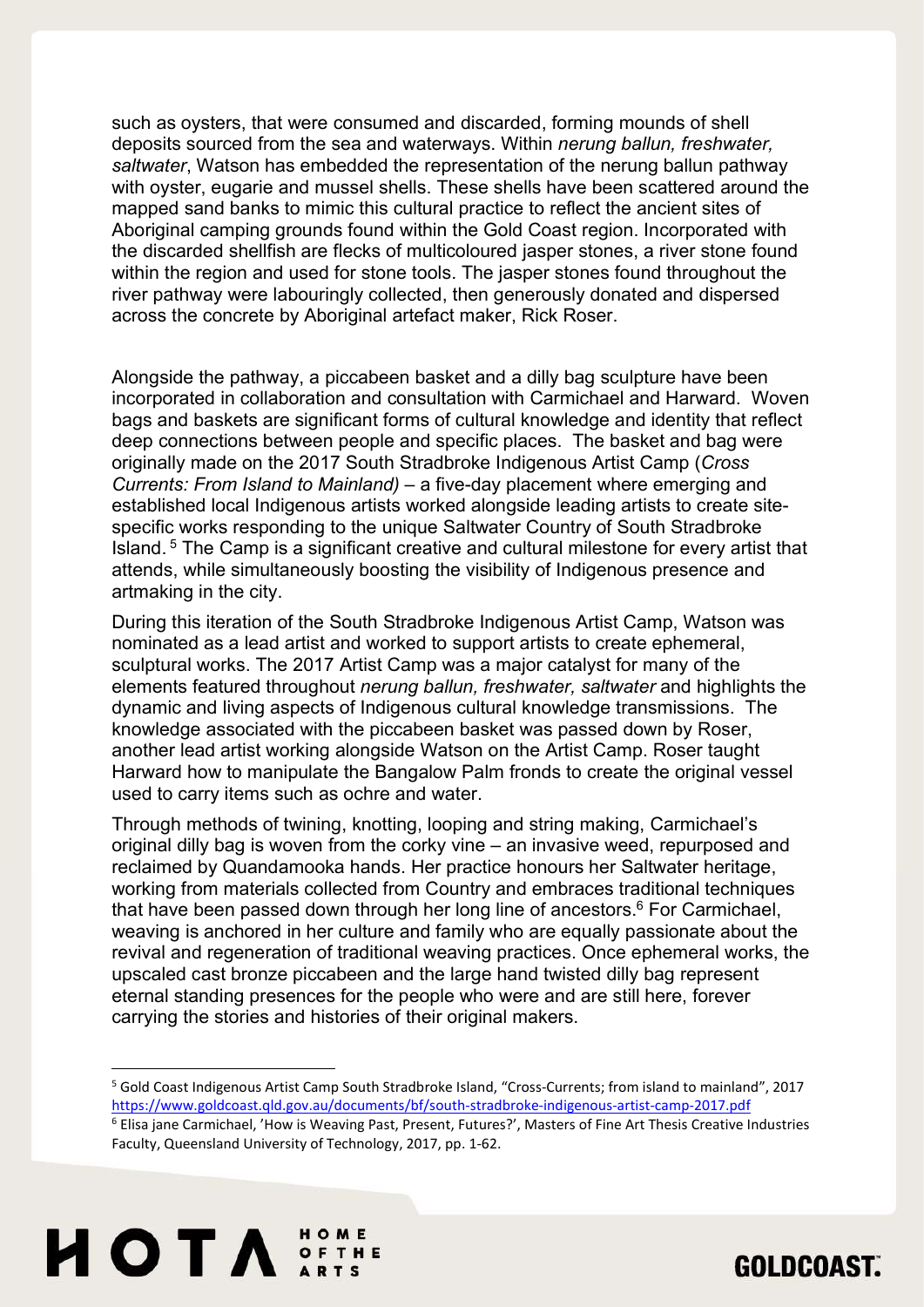Located within the overall artwork a two-metre-tall feather canopy provides a place for shelter. The feathers represent the *mibin* or the wedge-tailed eagle and speaks to the Aboriginal people of the south east Queensland lands and waters. Sandblasted into areas that encompass the site, local language and motifs that express cultural knowledges and stories can be found. The words muyim (blue water lily) and yimbin (bulrush) etched into the river path allude to the Kombumerri Love Story, which was shared with Watson by Traditional Custodian and Kombumerri woman Justine Dillion. This story has been passed down through generations of people and is an important way of sharing history and values throughout the community.<sup>7</sup> Together, each component of nerung ballun, freshwater, saltwater speaks directly to the enduring nature of Indigenous creativity and celebrate the strength and resilience of Aboriginal culture.

Within nerung ballun, freshwater, saltwater local community hold a significant voice in the work, who contributed deeply to its conception, development, design, and story. This could only have been achieved through Community consultation, whereby new stories were added to collective stories, allowing a sense of belonging, cultural continuity, and revitalisation. HOTA engaged Gold Coast Indigenous Consultants, Relative Creative to facilitate these local community consultations. They were based on collaborative yarning and methods of storytelling. Yarning is an important process within Aboriginal and Torres Strait Islander culture and is used as a tool to learn from a collective group, build respectful relationships and to preserve or pass on cultural knowledges. The processes are representative of intergenerational knowledge transfer and feeds into the developments and spirit of Indigenous artistic creation while reflecting the continuous and cyclic relationships that occur between art and culture. Through storytelling and yarning, people can dream new visions while holding onto old ones.

The nerung ballun, mibin feathers, piccabeen basket, midden and dilly bag are strong artistic statements of culture and reflect layered meanings and significance. Through Watson's collaborative practice, the entrance statement to the new HOTA Gallery, creates a vital sense of place and will remain significant to both Indigenous and non-Indigenous people visiting the precinct. This always was and always will be Aboriginal land.

Essay Rebecca Ray Meriam Mir Assistant Curator HOTA Gallery

July 2021

<sup>&</sup>lt;sup>7</sup> Kombumerri Together Project, 'The importance of Dreamtime Stories', https://kombumerritogetherproject.com/digital-resources/the-importance-of-dreamtime-stories/